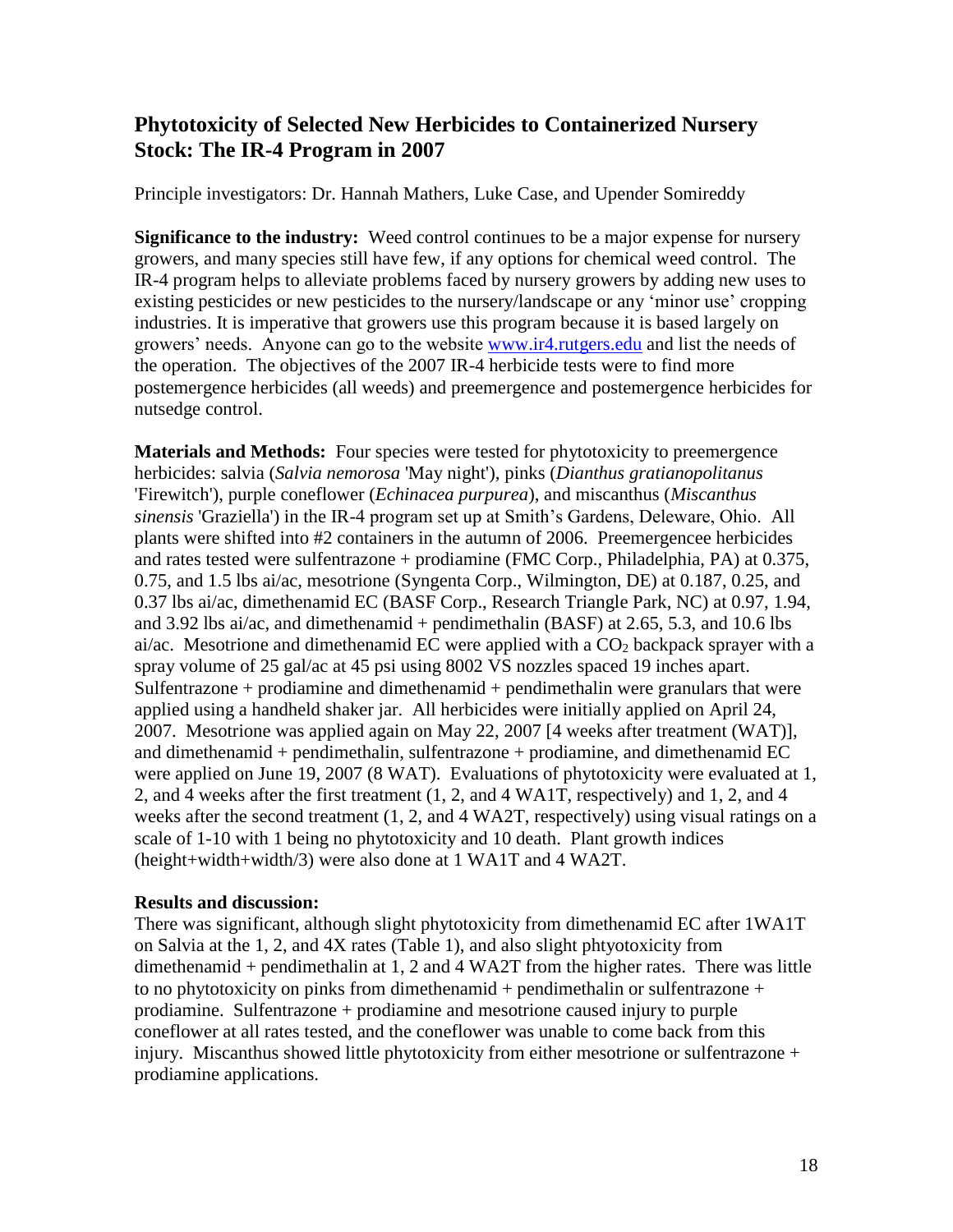Purple coneflower is an herbicide sensitive species, and very few herbicides are labeled for use on purple coneflower. For this reason, it is often looked at for IR-4 trials. This was true in this trial as well. Sulfentrazone + prodiamine and mesotrione showed great promise for miscanthus. If these products get accepted by the EPA, they will be great additions for weed control in this crop. Salvia is also a sensitive species, but dimethenamid or dimethenamid + pendimethalin may show promise for this species. With the right formulation and rates, it can be used with little phytotoxicity on Salvia. There was a little burning on pinks from sulfentrazone + prodiamine, mostly after 1WA1T, and was able to recover by the second application. The second application was not as phytotoxic as the first application.